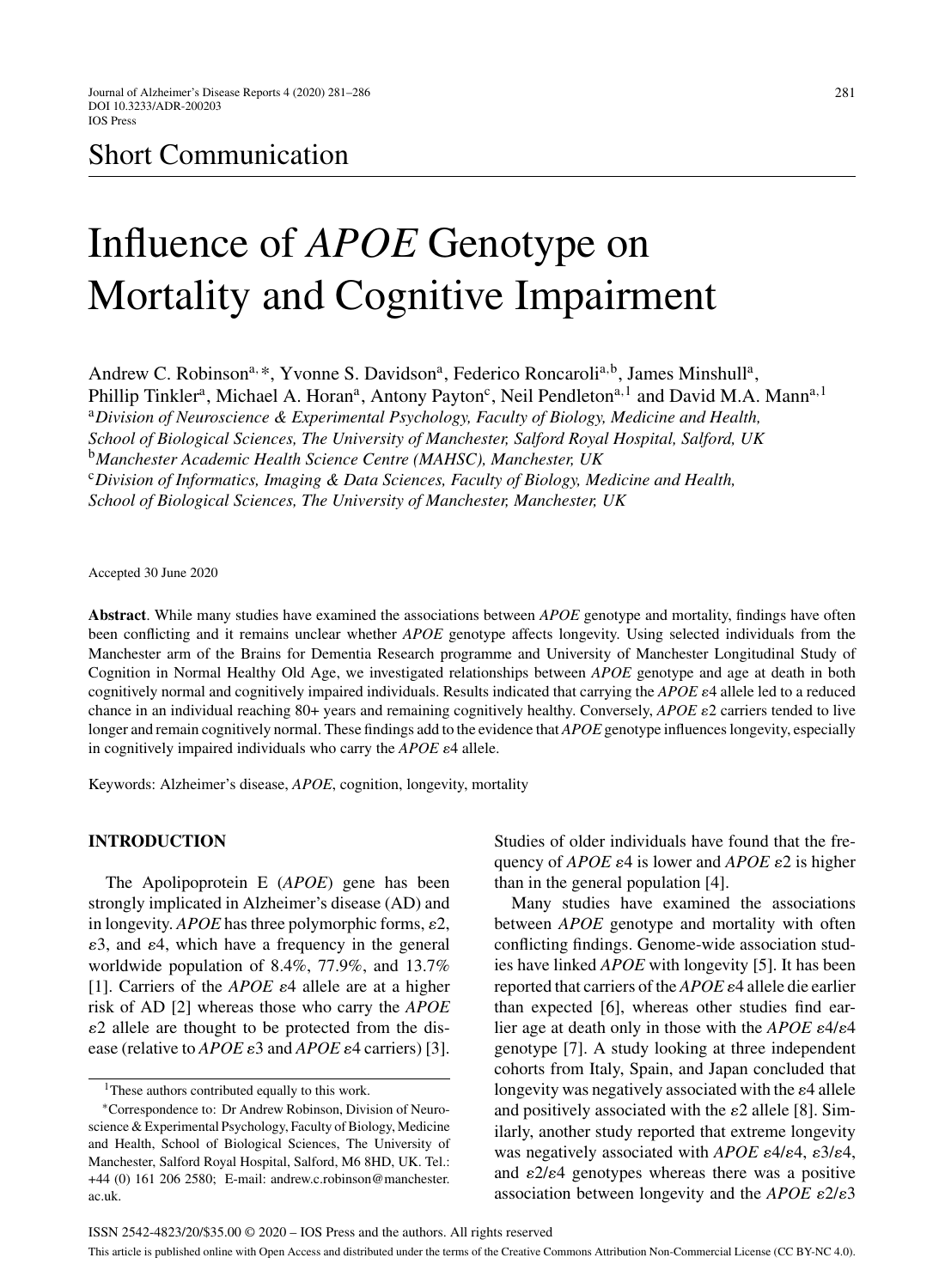genotype [9]. However, associations between age at  $\text{death}$  and  $\text{APOE}$   $\epsilon$ 4 allele(s) were not found in other studies based on individuals over the age of 85 [10, 11], nor were they found when attempting to correlate *APOE* isoforms, age, and levels of blood cholesterol [12].

In the present study, we have investigated relationships between *APOE* genotype and age at death in both cognitively normal and cognitively impaired individuals recruited in the Manchester arm of the Brains for Dementia Research (BDR) programme and University of Manchester Longitudinal Study of Cognition in Normal Healthy Old Age (UMLCHA). We focused principally on those individuals with AD pathology (without concomitant or secondary pathologies) and those with pathology considered normal for age. The main aims of the study were to assess the interactions between *APOE* genotype and age group at death (79 years and under, 80–89 years, and 90 years and over) and investigate the impact of cognitive impairment on any associations found.

# **MATERIALS AND METHODS**

The present study combines the UMLCHA and the Manchester arm of the BDR cohorts. Details concerning clinical characteristics and neuropathological features of these cohorts have been presented by the authors elsewhere [13–15].

The study was approved by Manchester Brain Bank Management Committee (REC reference 19/NE/0242). Under conditions agreed with the Research Ethics Committee, The Manchester Brain Bank can supply data to researchers, without any requirement for researchers to apply individually to the REC for approval.

For BDR, participants underwent cognitive assessments either via telephone interview or via a visit to the participant's home. Details of cognitive assessments have been previously described [12].

For UMLCHA, cognitive status at death was assigned using a combination of last modified Telephone Instrument for Cognitive Status (TICSm) score, patient notes obtained via the participants' general practitioner, cause of death as recorded on the death certificate and information gained from the Brain Bank Coordinator (PT).

# *Neuropathological assessment*

Postmortem assessment of the individuals in these cohorts has been previously described [14, 15]. Consensus criteria were used to establish the presence and stage of neurodegenerative diseases and cerebrovascular pathology.

For the purpose of this study, we excluded all cases where the primary neuropathological diagnosis was not AD and also excluded AD cases where there was any concomitant or secondary pathology (other than cerebral amyloid angiopathy or small vessel disease). We included cases of primary age-related tauopathy, aging-related tau astrogliopathy, and limbic-predominant age-related TDP-43 encephalopathy due to the fact that they are relatively common age-related pathologies.

The two ongoing cohorts currently comprise 290 subjects. After applying the above exclusion criteria, a total of 182 participants (84 BDR and 98 UMLCHA) were considered eligible for the present study (Supplementary Table 1). These were then stratified into groups based on age at death: 79 years and under, 80–89 years, and 90 years and over.

# *APOE genotyping*

DNA was extracted from frozen brain tissue using REDExtract-N-Amp™ Tissue PCR Kit (Sigma) or from blood (UMLCHA – 3 cases). The *APOE* genotype was determined using routine polymerase chain reaction (PCR) methods [16].

#### *Statistical analysis*

Pearson's Chi-squared test was used to compare demographic features. This test was also used to analyze whether there were differences between proportions of *APOE*  $\varepsilon$ 4 and *APOE*  $\varepsilon$ 2 carriers in the various age at death groups. *T*-test was used to distinguish between differences in mean age at death for *APOE* genotypes both overall and stratified by cognitive status.

A *p* value of <0.05 was considered significant for all tests.

# **RESULTS**

#### *Demographics*

Demographic information, stratified by age group at death, can be found in Table 1. There were differences in sex ratio when comparing those 79 years and under with those 80–89 years ( $\chi^2$  = 4.25; *p* = 0.039) and with those 90 years and over  $(\chi^2 = 4.78)$ ;  $p = 0.029$ ) with males appearing more frequently in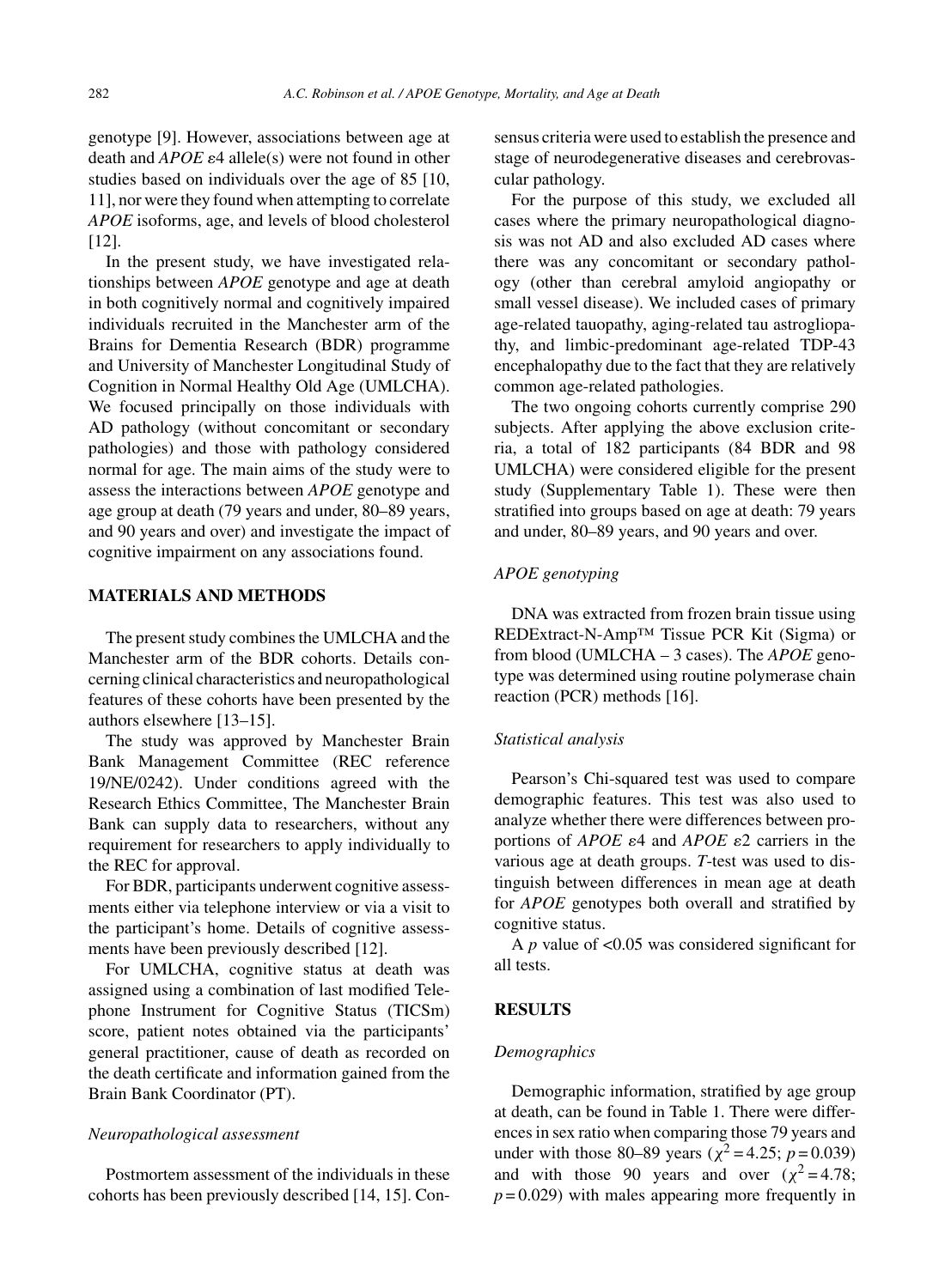|                  | Age group at death    |      |                    |      |                      |      |
|------------------|-----------------------|------|--------------------|------|----------------------|------|
|                  | 79 years<br>and under |      | $80 - 89$<br>years |      | 90 years<br>and over |      |
|                  |                       |      |                    |      |                      |      |
|                  | N                     | %    | N                  | $\%$ | N                    | $\%$ |
| <b>Sex</b>       |                       |      |                    |      |                      |      |
| Male             | 23                    | 56.1 | 26                 | 36.1 | 24                   | 34.8 |
| Female           | 18                    | 43.9 | 46                 | 63.9 | 45                   | 65.2 |
| Cognitive status |                       |      |                    |      |                      |      |
| Normal           | 16                    | 39.0 | 37                 | 51.4 | 45                   | 65.2 |
| Impaired         | 25                    | 61.0 | 35                 | 48.6 | 24                   | 34.8 |

Table 1 Basic demographics of the 182 eligible participants split by age group at death

the 79 years and under group and females over represented in the 80–89 years and 90 years and over groups. However, there were no differences in the sex ratio between those 80–89 years and those 90 years and over ( $\chi^2$  = 0.03; *p* = 0.869).

The proportion of cognitively impaired individuals was lower in the 90 years and over age group when compared with the 79 years and under age group  $(\chi^2 = 7.14; p = 0.008)$ . No other differences in cognitive status were apparent between the age groups.

#### *APOE genotype distribution*

The frequency and distribution of *APOE* genotype, stratified by cognitive status, can be found in Table 2. The most common *APOE* genotype was 3/3 (53.2%) and the least common was 2/2 (1.1%). When analyzing all eligible participants, regardless of cognitive status, we found that those with *APOE* 2/3 genotype had a later age at death compared to those with *APOE* 3/4 genotype (*p* = 0.004) and *APOE* 4/4 (*p* < 0.001). Mean age at death was also significantly later in those with *APOE* 2/4 genotype when compared with those with *APOE* 3/4 genotype ( $p = 0.026$ ). Similarly, those with *APOE* 3/3 genotype died at a later age compared to those with *APOE* 4/4 genotype  $(p = 0.008)$ . When stratifying the participants based on cognitive status, there were no differences in mean age at death when comparing cognitively normal and cognitively impaired individuals of the same genotype.

# *Effects of APOE* ε4 and APOE ε2 alleles on age *at death*

The proportion of cases exhibiting one or more  $APOE \varepsilon 4$  and  $APOE \varepsilon 2$  allele(s) and allele frequencies of *APOE*  $\varepsilon$ 4 and *APOE*  $\varepsilon$ 2 alleles are shown in Fig. 1A and B.

When analyzing all eligible participants, regardless of cognitive status, we found a significantly

| Table 2                                                                  |  |
|--------------------------------------------------------------------------|--|
| Mean $(\pm SD)$ age at death for each <i>APOE</i> genotype stratified by |  |
| cognitive status                                                         |  |

| <b>APOE</b> | Ν  | Age at death (Mean $\pm$ SD) |                      |  |  |
|-------------|----|------------------------------|----------------------|--|--|
| genotype    |    | Cognitively normal           | Cognitively impaired |  |  |
| 2/2         | 2  | $81.0 \pm 4.2$               | n/a                  |  |  |
| 2/3         | 17 | $90.5 \pm 6.2$               | $86.7 \pm 3.2$       |  |  |
| 2/4         | 4  | $79.0 \pm 14.1$              | $73.0 \pm 19.8$      |  |  |
| 3/3         | 97 | $86.8 \pm 9.1$               | $86.1 \pm 8.6$       |  |  |
| 3/4         | 50 | $85.2 \pm 11.1$              | $82.8 \pm 9.1$       |  |  |
| 4/4         | 12 | n/a                          | $79.3 \pm 7.2$       |  |  |

greater proportion of  $APOE$   $\varepsilon$ <sup>4</sup> carriers in the 79 years and under age group compared with those in the 80–89 years group ( $\chi^2$  = 6.791; *p* = 0.009) and also the 90 years and over age group ( $\chi^2$  = 11.472;  $p = 0.001$ ). In addition, the *APOE*  $\varepsilon$ 4 appeared more frequently in the 79 years and under age group when compared with the 80–89 years age group  $(\chi^2 = 11.133; p = 0.001)$  and the 90 years and over age group ( $\chi^2$  = 18.425; *p* < 0.001). Although there was a trend for those who carry  $APOE \varepsilon2$  to be found in the older age groups, and for the frequency of the APOE  $\varepsilon$ 2 allele to be greater in the older age groups, these were not statistically significantly different.

Similar analyses were conducted after stratifying cases by cognitive status (Fig. 1C, D). In cognitively normal individuals, frequencies for  $APOE$   $\varepsilon$ <sup>4</sup> and *APOE*  $\varepsilon$ 2 alleles were not found to be statistically different between the age groups. However, in those considered cognitively impaired at death, the frequency of  $APOE$   $\varepsilon$ 4 allele was greater in the 79 and under age group when compared with the 80–89 years age group ( $\chi^2$  = 6.773; *p* = 0.009) and the 90 years and over age group ( $\chi^2 = 8.814$ ; *p* = 0.003). No such differences were found between the 80–89 years and 90 years and over age groups or in *APOE*  $\varepsilon$ 2 allele frequency for any of the age groups.

Investigation into relationships between severity of small vessel disease in the basal ganglia and presence of *APOE* ε4 allele(s), *APOE* ε2 allele(s), age group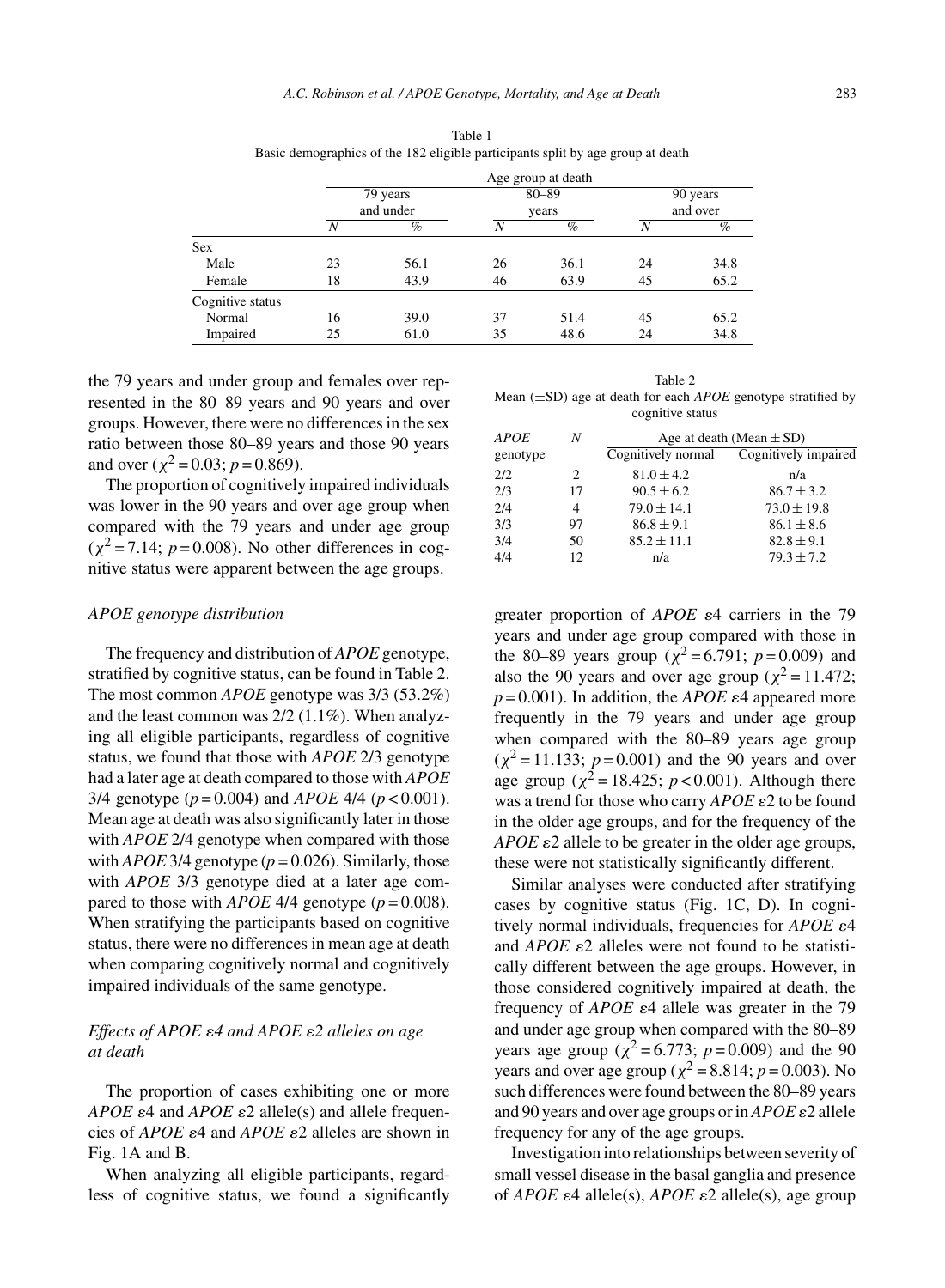

Fig. 1. Frequencies and proportions of *APOE* e4 and *APOE* e2, stratified by age group at death and cognitive status (White – 79 years and under; Grey - 80 to 89 years; Black - 90 years and older). A) The proportion of all eligible cases exhibiting at least one *APOE*  $\varepsilon$ 4 or *APOE*  $ε$ 2 allele, stratified by age group at death. B) Allele frequencies of *APOE*  $ε$ 4 *and APOE*  $ε$ 2 allele for all eligible cases stratified by age group at death. C, D) Allele frequencies of *APOE*  $\varepsilon 4$  *and APOE*  $\varepsilon 2$  allele stratified by age group at death and cognitive status; Panel C shows cognitively normal individuals and Panel D shows cognitively impaired individuals.

at death and cognitive impairment at death yielded no significant associations.

# **DISCUSSION**

The importance of *APOE* genotype in AD and longevity has long been known but remains to be clearly understood. Here, using a carefully selected group of individuals with autopsy confirmed AD and also those considered (both cognitively and neuropathologically) normal for their age we found that an individual carrying  $APOE$   $\varepsilon$ 4 has a reduced chance of reaching 80+ years while avoiding cognitive impairment. Thus, it can be concluded that the effects of  $APOE \varepsilon$ 4 on reducing longevity are strongest when cognitive impairment is also present. In contrast, there was a (non-significant) trend that suggested that carrying  $APOE$   $\varepsilon$ 2 increases the chances of living longer and avoiding cognitive impairment (unless an individual is  $APOE \varepsilon^2/\varepsilon^4$ ). The lack of statistical significance could be due to the low numbers of *APOE*  $\varepsilon$ 2 carriers in the study.

Although a large number of previous studies have found similar results [5–9], a smaller proportion of studies have shown conflicting findings [10–12]. A large, recent review of 12 cohorts [17] sought to use meta-analyses to assist in deducing the influence of *APOE* on longevity. Here, they concluded that, when compared to the  $\varepsilon$ 3 allele, the  $\varepsilon$ 4 allele was associated with a shorter lifespan and the  $\varepsilon$ 2 allele was associated with a longer lifespan. Other meta-analyses have come to similar conclusions [18] as have studies examining the effects of *APOE* on the longevity of those with Down syndrome (where AD pathology is almost ubiquitous in aged cases) [19] leading to the assumption that our findings are in line with what has previously been found.

A main strength of the present study is that it uses autopsy verified cases of AD and also confirms no (or little) pathology in the cognitively normal individu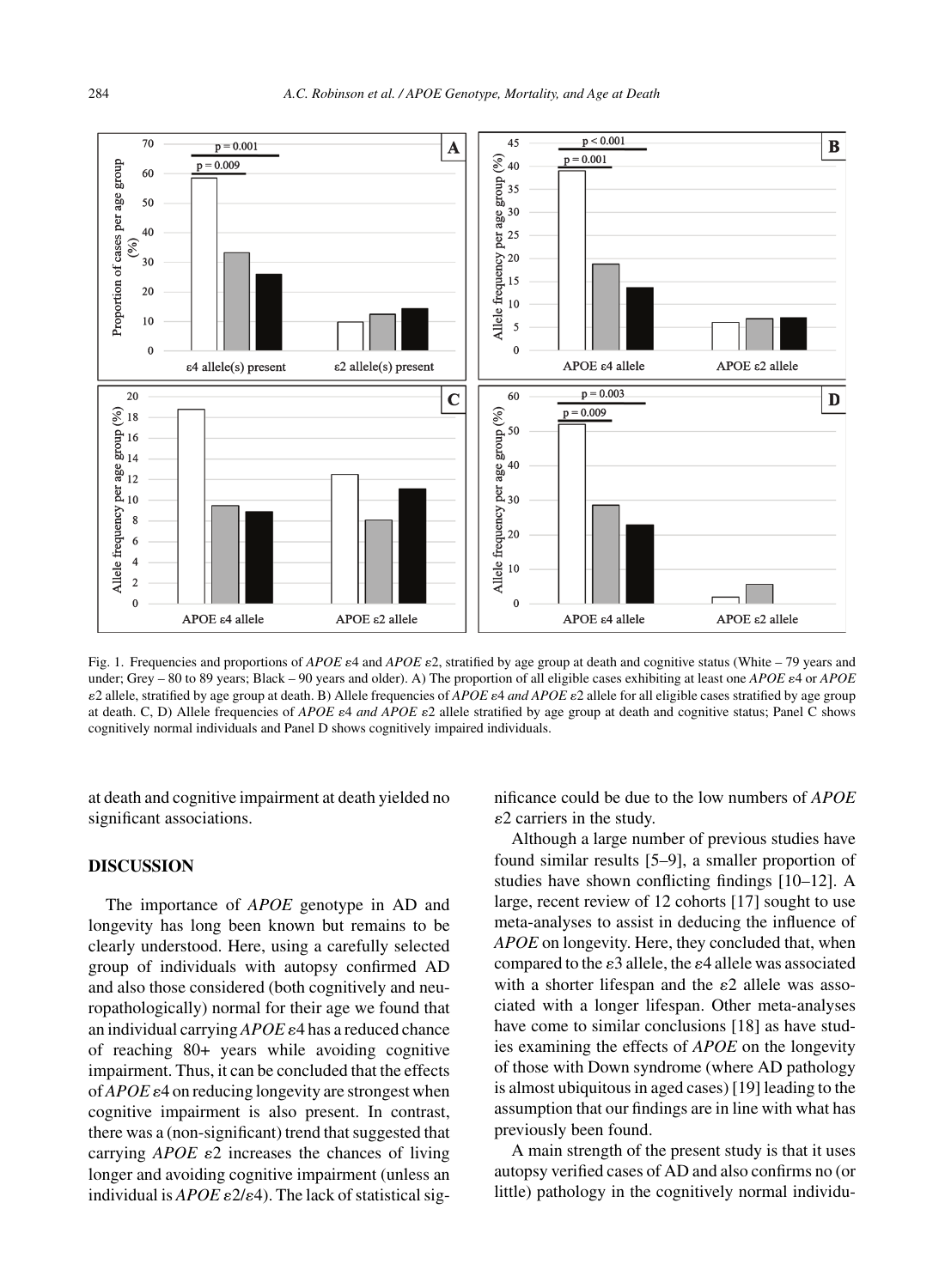als. Many prior studies have used other methods of deducing disease state at death, such as death certification, which can lead to errors in assigning cognitive status as under-reporting of dementia in clinical practice is a known phenomenon [20].

Alongside the robust neuropathological work-up, the study uses clinical information regarding cognitive impairment from a number of varied sources rather than simply relying on one measure of dementia (e.g., Mini-Mental State Examination). This ensures that the cognitive status of the individuals is as accurate as possible.

A general limitation of the study is that the recruitment strategies for both BDR and UMLCHA could introduce bias. They are both self-selecting and only cover specific geographical areas in the UK. Future studies might perhaps include the whole BDR cohort which may better reflect society in the UK. Another possible limitation is that the study combined two cohorts which had different methods of collecting data. However, previous studies on these cohorts have shown that, although different in their approach, they both provide a robust clinical diagnosis which matches well to the neuropathological diagnosis [15].

In conclusion, our data show that carrying the *APOE*  $\varepsilon$ 4 allele leads to an increased chance of cognitive impairment and an early death. Conversely, carrying the  $APOE$   $\varepsilon$ 2 allele may lead to a longer life and better odds of remaining cognitively normal. These findings provide further evidence that *APOE* genotype is associated with mortality, especially in those who find themselves to be cognitively impaired.

# **ACKNOWLEDGMENTS**

University of Manchester Longitudinal Study of Cognition in Normal Healthy Old Age was funded by Medical Research Council, Economic and Social Research Council, The Wellcome Trust (grant reference number 003889) and Unilever PLC.

The work of Manchester Brain Bank is supported by Alzheimer's Research UK and Alzheimer's Society through the Brains for Dementia Research (BDR) Programme.

We also thank Daniel du Plessis and Piyali Pal for their help and assistance with neuropathology.

# **CONFLICT OF INTEREST**

The authors have no conflict of interest to report.

## **SUPPLEMENTARY MATERIAL**

The supplementary material is available in the electronic version of this article: [https://dx.doi.](https://dx.doi.org/10.3233/ADR-200203) [org/10.3233/ADR-200203](https://dx.doi.org/10.3233/ADR-200203).

#### **REFERENCES**

- [1] Farrer LA, Cupples LA, Haines JL, Hyman B, Kukull WA, Mayeux R, Myers RH, Pericak-Vance MA, Risch N, van Duijn CM (1997) Effects of age, sex, and ethnicity on the association between apolipoprotein E genotype and Alzheimer disease. A meta-analysis. APOE and Alzheimer Disease Meta Analysis Consortium. *JAMA* **278**, 1349-1356.
- [2] Strittmatter WJ, Roses AD (1996) Apolipoprotein E and Alzheimer's disease. *Annu Rev Neurosci* **19**, 53-77.
- [3] Safieh M, Korczyn AD, Michaelson DM (2019) ApoE4: An emerging therapeutic target for Alzheimer's disease. *BMC Med* **17**, 64.
- [4] Lewis SJ, Brunner EJ (2004) Methodological problems in genetic association studies of longevity-the apolipoprotein E gene as an example*. Intl J Epidemiol* **33**, 962-970.
- [5] Joshi PK, Pirastu N, Kentistou KA, Fischer K, Hofer E, Schraut KE, Clark DC, Nutile T, Barnes CLK, Timmers PRHJ, Shen X, Gandin I, McDaid AF, Hansen TF, Gordon SD, Giulianini F, Boutin TS, Abdellaoui A, Zhao W, Medina-Gomez C, Bartz TM, Trompet S, Lange LA, Raffield L, van der Spek A, Galesloot TE, Proitsi P, Yanek LR, Bielak LF, Payton A, Murgia F, Concas MP, Biino G, Tajuddin SM, Seppälä I, Amin N, Boerwinkle E, Børglum AD, Campbell A, Demerath EW, Demuth I, Faul JD, Frod I, Gialluisi A, Gögele M, Graff M, Hingorani A, Hottenga J, Hougaard DM, Hurme MA, Ikram MA, Jylhä M, Kuh D, Ligthart L, Lill CM, Lindenberger U, Lumley T, Mägi R, Marques-Vidal P, Medland SE, Milani L, Nagy R, Ollier WER, Peyser PA, Pramstaller PP, Ridker PM, Rivadeneira F, Ruggiero D, SAba Y, Schmidt R, Schmidt H, Slagboom PE, Smith BH, Smith JA, Sotoodehnia N, Steinhagen-Thiessen e, van Rooij FJA, Verbeek AL, Vermeulen SH, Vollenweider P, Wang Y, Werge T, whitfield JB, Zonderman AB, Lehtimäki T, Evans MK, Pirastu M, Fuchsberger C, Bertram L, Pendleton N, Kardia SLR, Ciullo M, Becker DM, Wong A, Psaty BM, van Duijn CM, Wilson JG, Jukema JW, Kiemeney L, Uitterlinden AG, Franceschini N, North KE, Weir DR, Metspalu A, Boomsma DI, Hayward C, Cahsman D, Martin NG, Sattar N, Campbell H, Esko T, Kutalik Z, Wilson JF (2017) Genome-wide meta-analysis associates HLA-DQA1/DRB1 and LPA and lifestyle factors with human longevity. *Nat Commun* **8**, 910.
- [6] Tilvis RS, Strandberg TE, Juva K (1998) Apolipoprotein E phenotypes, dementia and mortality in a prospective population sample. *J Am Geriatr Soc* **46**, 712-715.
- [7] Juva K, Verkkoniemi A, Viramo P, Polvikoski T, Kainulainen K, Kontula K, Sulkava R (2000) APOE epsilon4 does not predict mortality, cognitive decline, or dementia in the oldest old. *Neurology* **54**, 412-415.
- [8] Garatachea N, Emanuele E, Calero M, Fuku N,Arai Y, Abe Y, Murakami H, Miyachi M, Yvert T, Verde Z,Zea MA, Venturini l, Santiago C, Santo-Lozano A, Rodr íguez-Romo G, Ricevuti G, Hirose N, Rabano A, Lucia A (2014) ApoE gene ´ and exceptional longevity: Insights from three independent cohorts. *Exp Gerontol* **53**, 16-23